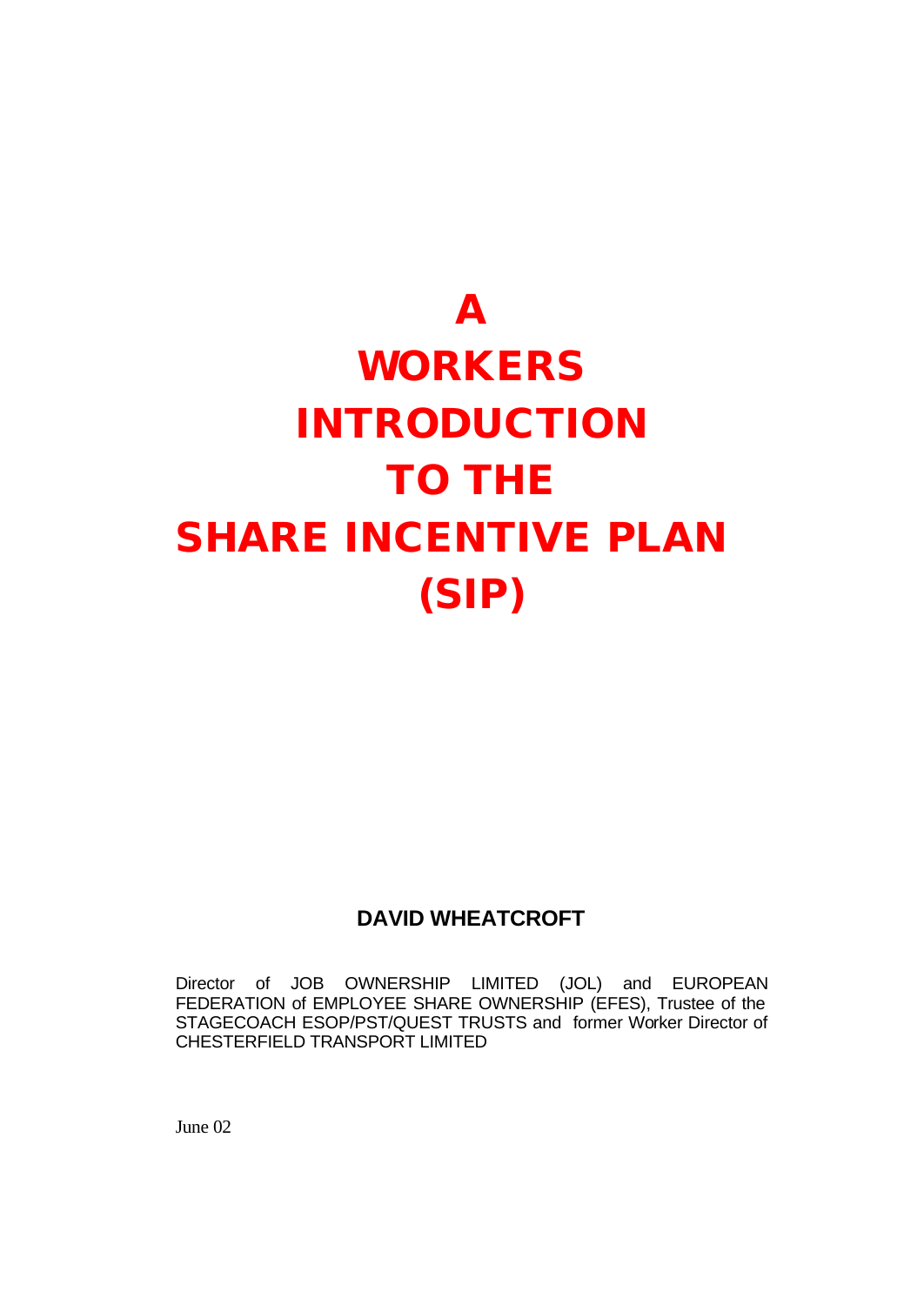# **FOREWORD**

This booklet is not intended as a negative statement even though it may be criticising both Trade Unions and the Government, The first for showing such a negative attitude to Employee Ownership and the second for introducing a scheme for employees that is so heavily slanted towards employers.

Rather my paper should be judged as it is intended, that is as a constructive criticism of both bodies. Firstly as a waking up call for the Trade Unions and secondly for the Government to understand that you may achieve the aim of doubling the companies which run share schemes but you will fall short of your ultimate aim of increasing productivity through greater employee commitment if workers feel that they are getting a worse deal than before just to appease the employers. I fear this would result in the Inland Revenue loosing revenue by doubling the numbers of employees and employers enjoying tax concessions but the Government losing out on the rewards.

# **EMPLOYEE OWNERSHIP**

**Academics theorise about it**

**Advisors promote it**

**Politicians legislate for it**

**Trade Unions ignore it**

**Employers administer it**

## **BUT ONLY EMPLOYEES WORK IT**

**Question: If you take employee out of employee ownership what have you got?**

**Answer: Not a lot**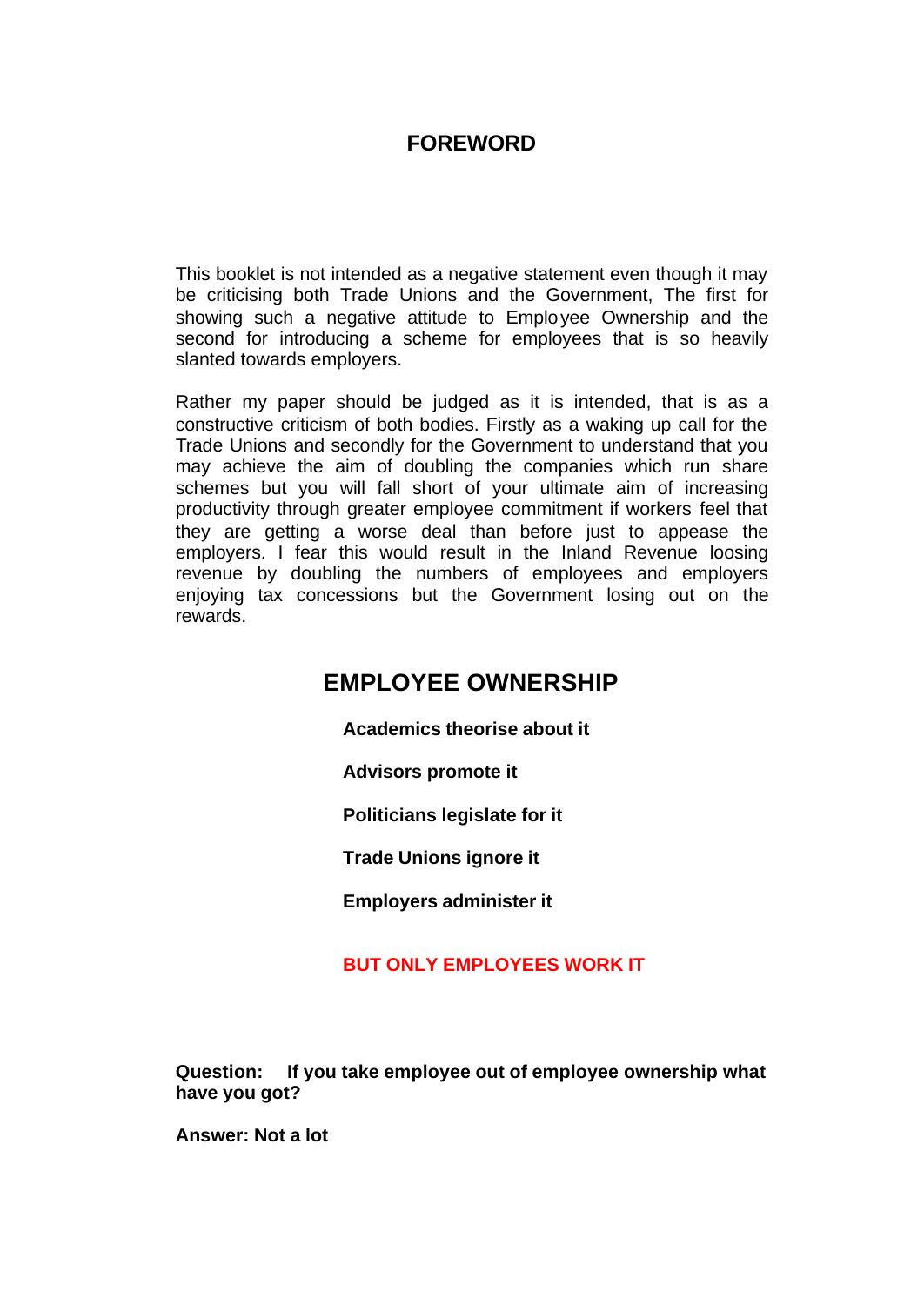# **ABOUT THE AUTHOR**

After leaving school at the age of 15 David Wheatcroft worked in the Engineering Industry as an Iron Moulder for many years. His nonvocational education was progressed through the Trade Union Movement serving as Shop Steward, Branch Secretary and Area Representative for 18 years. In that time he experienced and learned the 'Hard Knocks' approach to Industrial Relations.

The steel recession of the 1980's saw his factory close and he moved into the Transport Industry as a Bus Driver for Chesterfield Transport in 1983.

In 1986 he was elected as Worker Director of Chesterfield Transport. Since that time he has been involved in the Privatisation Process that took the company from Public Ownership, through 5 years of a 100% Employee Ownership, to the present position of the Private Ownership of Stagecoach.

David is presently serving as a Trustee on the Stagecoach ESOP, APS and QUEST Boards. He was a founder member and Chairman of the Centre for Employee Ownership and Participation (CEOP) which was a National Organisation set up and run by worker owners to give them a voice in the Employee Ownership Movement. He is also a Director of Job Ownership Limited (JOL) which is a 'Broad Church' organisation promoting Employee Ownership World-wide as well as serving on the Board of the European Federation of Employee Share Ownership (EFES).

In 1995 he was awarded the Philip Mayo Award for Outstanding Contribution to Employee Ownership and has travelled extensively in his native country (UK) and abroad including Russia, Romania, Poland, Belgium, America, Spain, Hungary, Slovenia, Slovakia, Germany, France and the Federal Republic of Macedonia - studying, presenting and advising on Employee Ownership.

He is arguably the most experienced and knowledgeable worker owner in the UK on the subject of Employee Ownership and its practical experiences.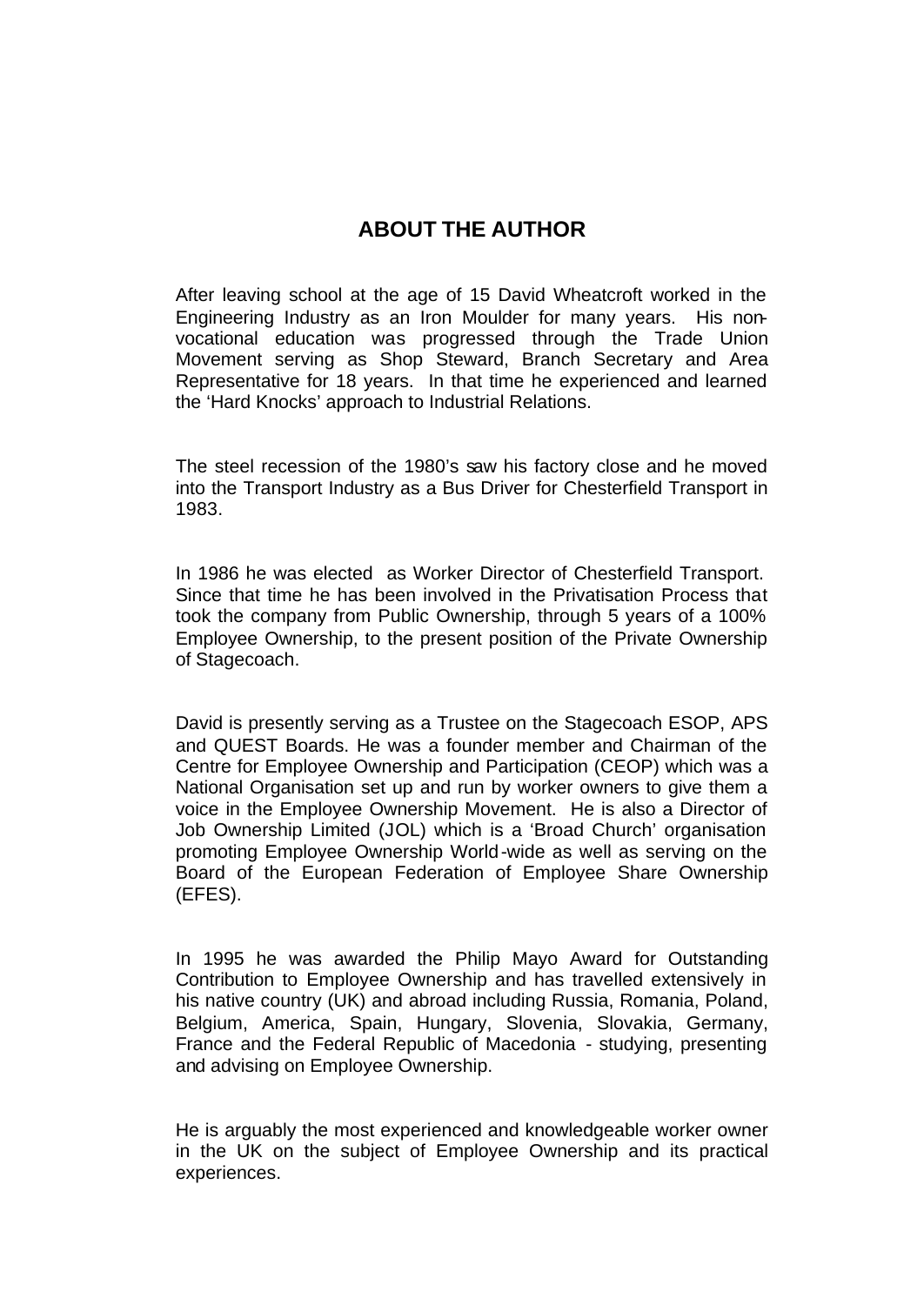## **ACKNOWLEDGEMENTS**

I would like to thank David Pett (Pinsent Curtis Biddle) for planting the idea in my head in Brussels in 2001. Pam McNammee [formally Pam Landells] (Tullis Russell Group), Richard Leonard (GMB), Hugh Donnelly (Employee Ownership Scotland), Robin Blagburn (Unity Corporate Advisors) and Graeme Nuttall (Equity Incentives Limited) for helping to convert my "rough Diamond" into one with at least smoother edges even if it doesn't quite sparkle.

Many thanks go to Robert Oakeshott of course who has been my guide and greatest encouragement along my employee ownership path

# **OTHER BOOKLETS BY DAVID WHEATCROFT**

A WORKERS INTRODUCTION TO EMPLOYEE OWNERSHIP "How to Recognise the Power of Ownership and How to Use it" September 2001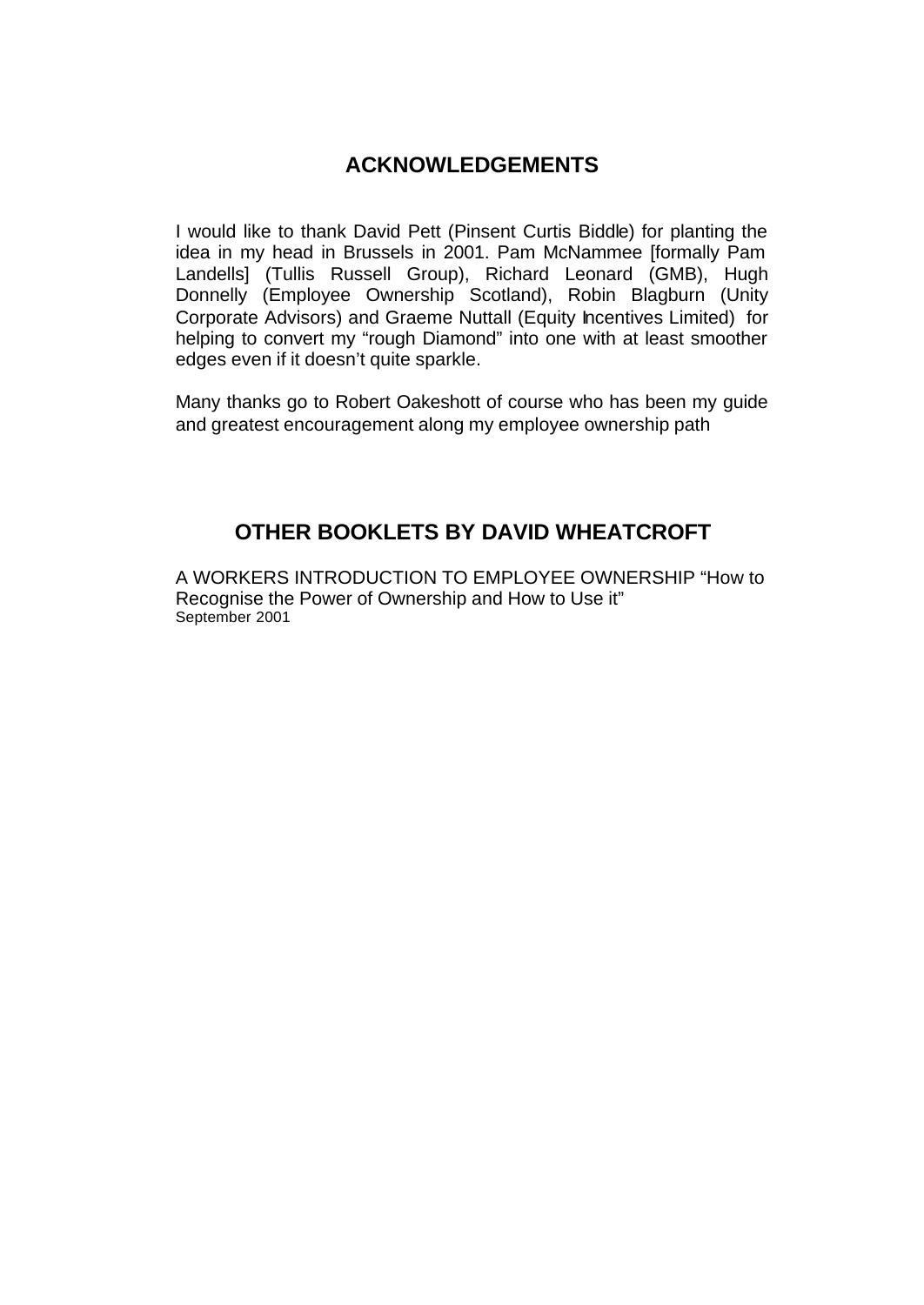# **CONTENTS**

| Contents                                                     |                                   | Page |
|--------------------------------------------------------------|-----------------------------------|------|
| Foreword<br>About the author<br>Acknowledgements<br>Contents | Other booklets by the Author      |      |
| 1.                                                           | Introduction                      | 6    |
| 2.                                                           | <b>Existing Share Schemes</b>     | 9    |
| 3.                                                           | A brief description of SIP        | 10   |
| 4.                                                           | <b>Free Shares</b>                | 12   |
| 5.                                                           | <b>Partnership Shares</b>         | 14   |
| 6.                                                           | <b>Matching Shares</b>            | 16   |
| 7.                                                           | <b>Dividend Shares</b>            | 17   |
| 8.                                                           | A workers case against forfeiture | 18   |
| 9.                                                           | Conclusion                        | 19   |
| 10.                                                          | The way forward for workers       | 21   |
| Appendix i                                                   | Comparing the old schemes to SIP  | 22   |
| Appendix ii                                                  | <b>Comparing Share Options to</b> |      |
|                                                              | <b>Partnership Shares</b>         | 23   |

**Note** 

The statutory provisions are printed in Blue The Employers Options are printed in red *My comments are printed in green and italics*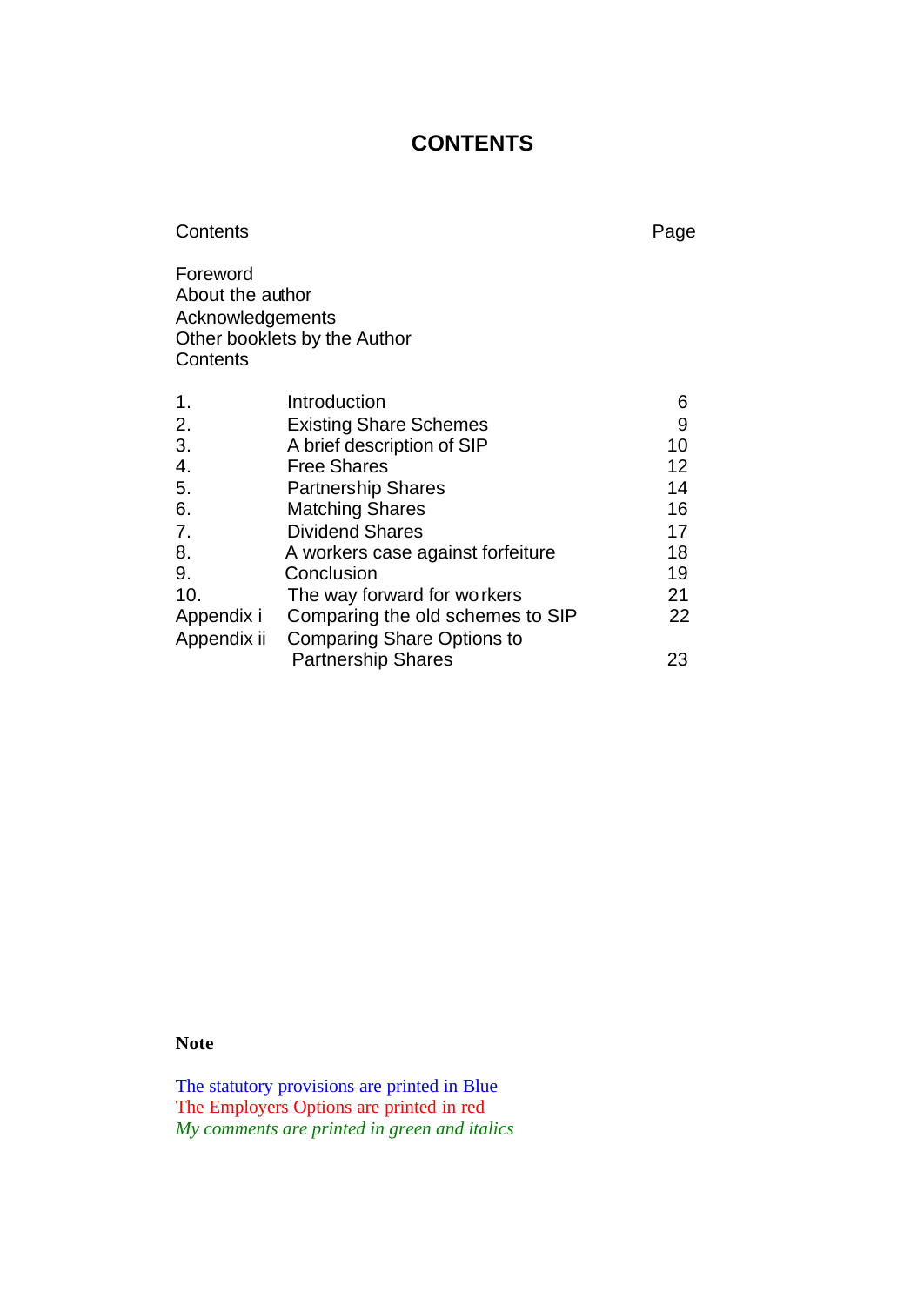## **INTRODUCTION**

In April 2000 the "New Labour" Government introduced a new employee share scheme called the **ALL EMPLOYEE SHARE OWNERSHIP PLAN (AESOP).** Its aim is to double the number of companies that offered shares to its employees. In order to do this it was felt that the plan needed to appeal more to the small and medium sized private companies.

It seems the **AESOP** was intended to replace existing employee share ownership plans namely **Matching Shares Scheme** more commonly called **Buy One Get One Free (BOGOF**), **Approved Profit Share Scheme (APS)** and the **Save As You Earn Share Option Plan (SAYE).** The APS was to be phased out by the year 2002. There were elements of the existing schemes in the new plan i.e. free shares as in the APS, buying shares as in the SAYE and Bonus Shares as in the BOGOF.

Like all umbrella schemes that try to encompass many plans and be "all things to all men" there are bound to be winners and losers on a swings and roundabout theory. However it has to be said that from a workers point of view the new plan's winners are the companies who seem to be getting more of the swings than the roundabouts.

This I believe is for two main reasons, firstly the fact that the Inland Revenue wanted to make it more attractive to companies and secondly because of the almost total lack of response from the workers representatives, i.e. the Trade Unions, in the consultation process.

There are some three and a half million (3.5m) individual employees in share schemes operating at the moment, one and a quarter million (1.25m) in the APS, one and a half million (1.5m) in the SAYE and seven hundred thousand (0.7m) in the AESOP (SIP). If you allow for overlap i.e. one person involved in more than one scheme at once then it could be estimated that there are around two and a half million (2.5m) worker shareholders in this country.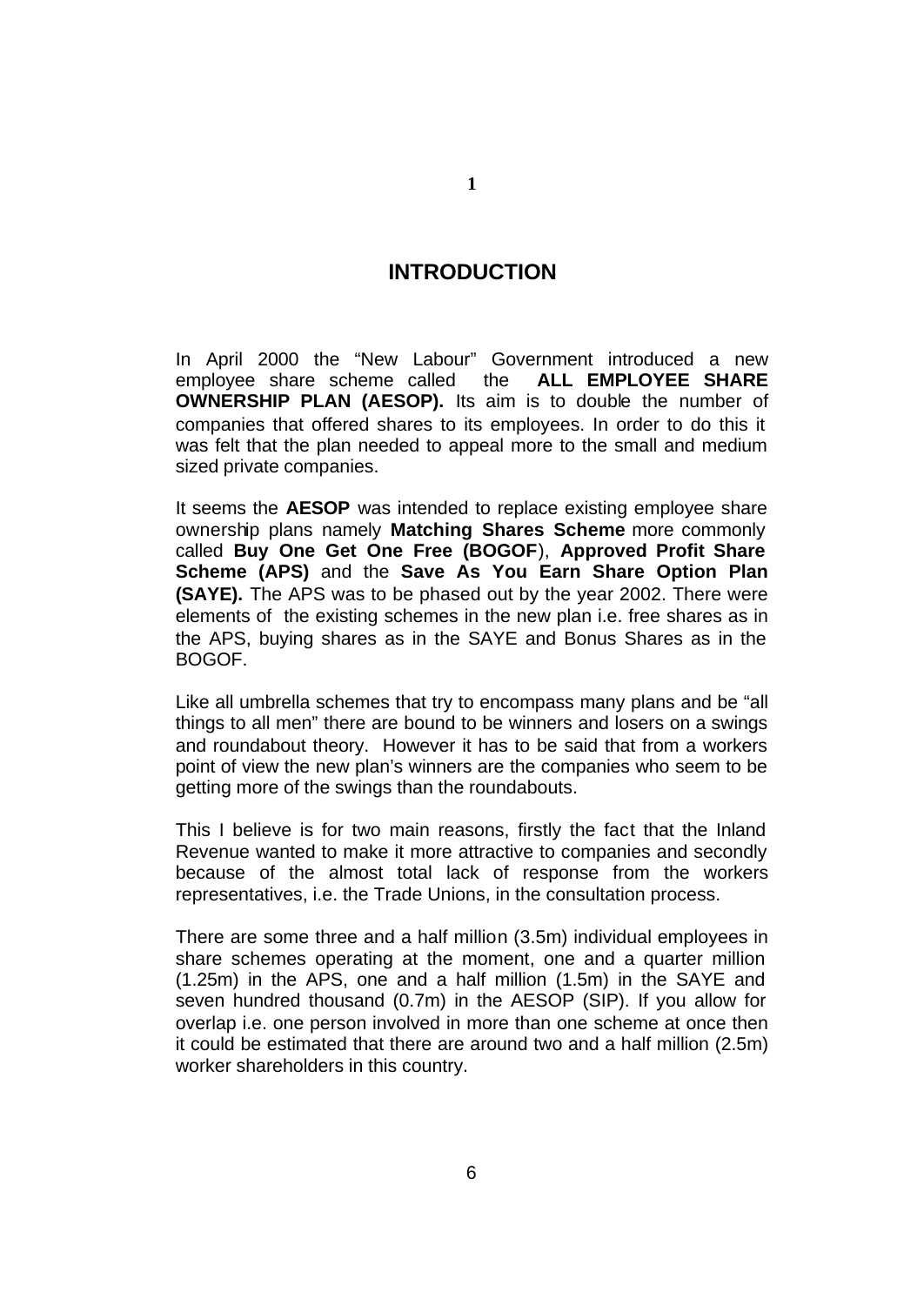You could further estimate that seven hundred and fifty thousand (0.75m) are Trade Unionists. In fact one could be almost forgiven for accusing the Trade Union Movement of neglecting their members interests. More so when you consider that they promote and publicise almost every other financial service except employee ownership.

#### **TRADE UNIONS PROMOTE**

| <b>Banking</b>               | Yes        |
|------------------------------|------------|
| <b>Pensions</b>              | Yes        |
| <b>Credit Cards</b>          | Yes        |
| <b>Personal Loans</b>        | Yes        |
| <b>Mortgages</b>             | Yes        |
| <b>Holiday Clubs</b>         | <b>Yes</b> |
| Insurance (all types)        | Yes        |
| <b>Telephone Discounts</b>   | Yes        |
| <b>Road Rescue</b>           | <b>Yes</b> |
| <b>Mobile Phones</b>         | <b>Yes</b> |
| <b>Employee Ownership</b>    | <b>NO</b>  |
| <b>Employee Shareholding</b> | <b>NO</b>  |

Indeed the only Trade Union publicity of the "new plan" to appear so far as I am aware is an article by myself published in the Unity Trust Bank Newsletter and an article in the GMB Newsletter "Bargaining Brief" in April 2000.

In 2002 (the year when entry to the APS scheme closed) the Government re-launched the New Scheme (AESOP) with a series of "Road Shows" and renamed it the Share Incentive Plan (SIP).

If the SIP does double the number of companies that use share schemes the extra employees who join will definitely gain because they will be getting something that they never had before.

However the employees already enjoying share schemes will find the new scheme a backward step and this deterioration will increase if the employer exercises all the choices available to them.

The fact is that for existing workers it is like walking up a downward moving escalator in that you take one step forward but finish up several steps back.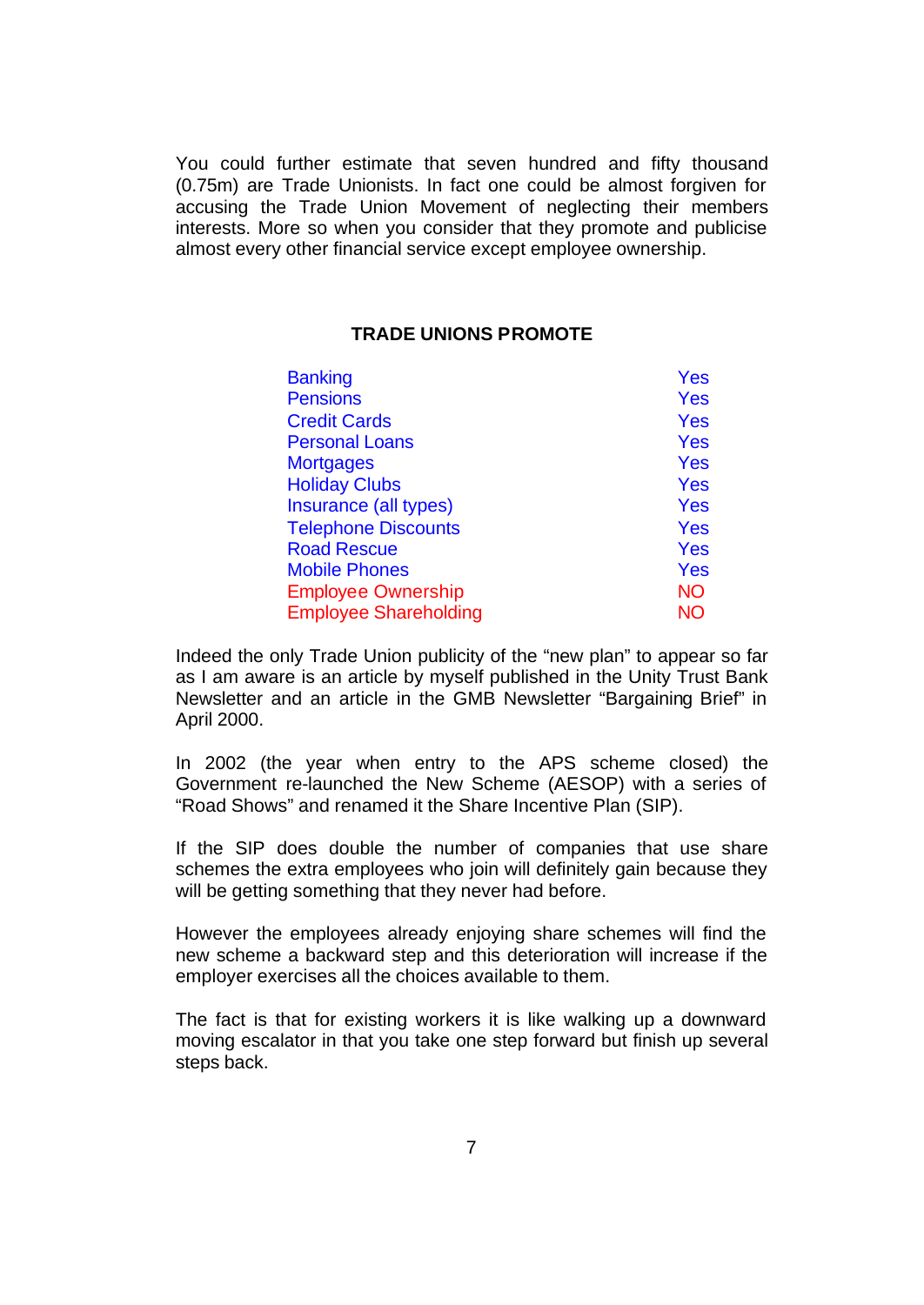It is also important to stress that the benefits of employee ownership should not be a substitute for wages and conditions. In the USA it is sometimes used that way in what is called "investment bargaining" and this has resulted in some spectacular and disastrous outcomes as far as workers are concerned, particularly where shares have been used in pension plans (401k plan) creating a triple blow, for example in Enron where many workers lost share value, pensions and their jobs.

In fairness it has to be said that even allowing for the retrograde steps in the plan as far as workers are concerned, the SIP is regarded by many in the employee ownership movement as being the most generous legislative share scheme in the world.

This booklet is an attempt to allow workers to learn about the scheme in Layman's Language and from a workers point of view.

Details of all the share schemes can be found on the Inland Revenue website www.inlandrevenue.gov.uk/shareschemes and in their booklets. As a tip I recommend that you look at both employee and employer booklets in order to see both sides.

The one thing that SIP does not address is the provision for employees to hold shares in Permanent Trusts as a way of sustaining Majority Employee Ownership that we have seen in some of our most successful Employee Owned Companies like John Lewis Partnership or Scott Bader. Rather it promotes individual employee shareholding that tends to lead to a fragmented shareholding power base and encourages just financial interests from the employee owners.

Studies have shown that financial employee involvement on its own will not create the maximum impact and results. In order to achieve this goal employee ownership should also be accompanied by a participative style of management to create a feeling of belonging for the workers.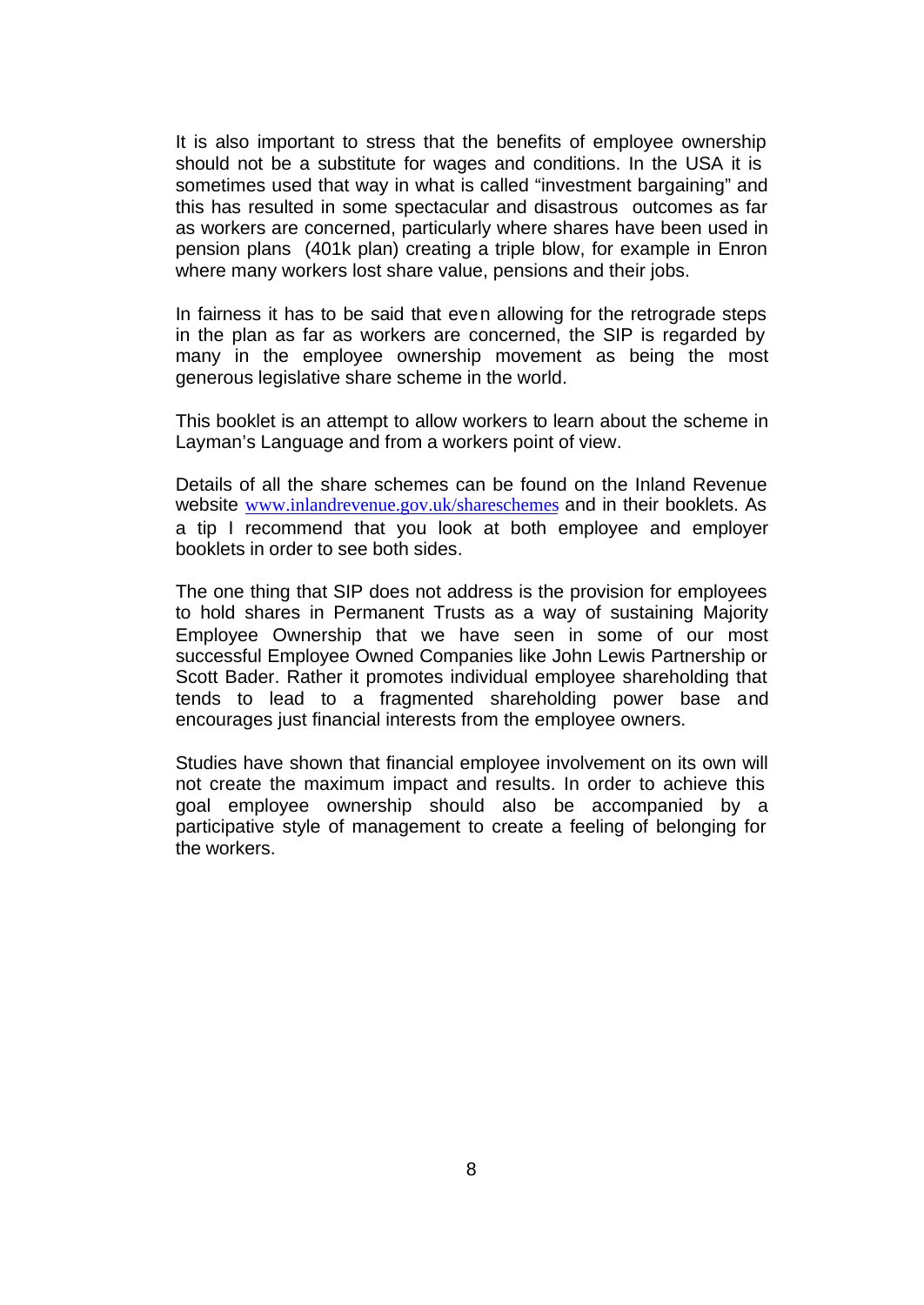## **EXISTING EMPLOYEE SHARE SCHEMES**

Before moving on to the New Scheme (SIP) it is necessary to explain briefly the 3 former and existing Employee Schemes for 2 reasons. Firstly in order to compare the similarities and the differences between the old schemes and the new scheme (appendix i) and secondly because although entry to 2 of the "old schemes" have been phased out they are still destined to run for up to another 3 years.

#### **Approved Profit Share Scheme (APS)**

This is a scheme where part of the pre-tax profit can be transferred to the employees in the form of "free" shares. The Allocated shares have to remain in a Profit Sharing Trust for a period of 2 years and if they are held in the trust for a further year (Total 3 years) they are passed on to the employee free from Income Tax liabilities.

#### **Save As You Earn Share Option Scheme (SAYE)**

This scheme allows you to save money from your salary in a Bank or Building Society for a period of either 3, 5, or 7 years and after that time you have the option to buy shares at a pre-determined Discount (up to 20%) price or take your savings. *(this scheme gives you a no lose option)*

#### **Buy One Get One Free (BOGOF)**

Rather than a scheme the BOGOF is more of an arrangement whereby for every share you buy you get another share free. The free shares are usually delivered using an APS scheme and because the APS has now ceased it will mean that the BOGOF will also cease. However the BOGOF arrangements are fully incorporated in the new SIP scheme be it in a different format with different limits.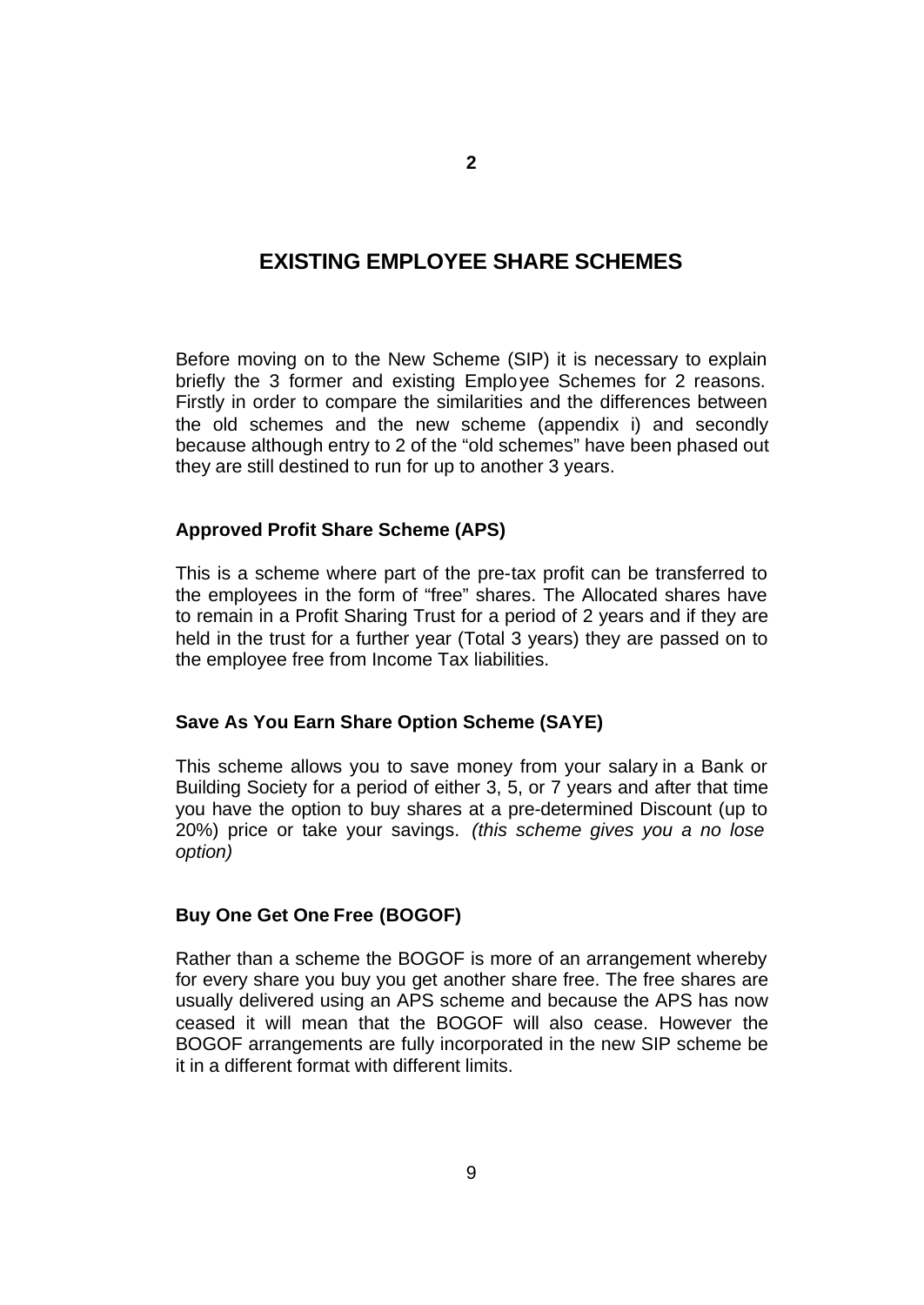## **A BRIEF OUTLINE OF SIP**

As with the past schemes SIP's aim is to encourage employees to hold shares in the company where they work, also like the past schemes SIP is Inland Revenue approved and as such attracts tax concessions for both employer and employee alike.

In order to enjoy these tax concessions the old schemes had to comply with strict rules and criteria. After great pressure from the employers in the consultation process and to make SIP more attractive to Small and Medium private companies SIP enjoys much more flexibility.

However there are still compulsory elements to SIP and some of them like the extension of the allocation period lead to a worsening of benefits for workers compared to the previous schemes.

To add to that if the Flexibility and Employer Options are carried out to the full then it can only mean a negative and worsening situation for the workforce who already enjoy the benefits of employee share schemes**.** 

This is why it is so important for workers and their representatives i.e. the Trades Unions, to learn about SIP and the effect it can have on them.

The Share Incentive Plan (SIP) is basically made up of 4 types of share award although it needs to be stressed that all of them are Ordinary Shares.

However there is a provision that the employer can limit the voting rights of the shares to the extent that the shares can have ro voting rights at all.

*Although I have to say this existed to a certain extent in the old schemes for example it is possible to use non-voting shares (or shares with inferior rights to dividends etc) provided that the majority of the same class of shares were held by non-employees.*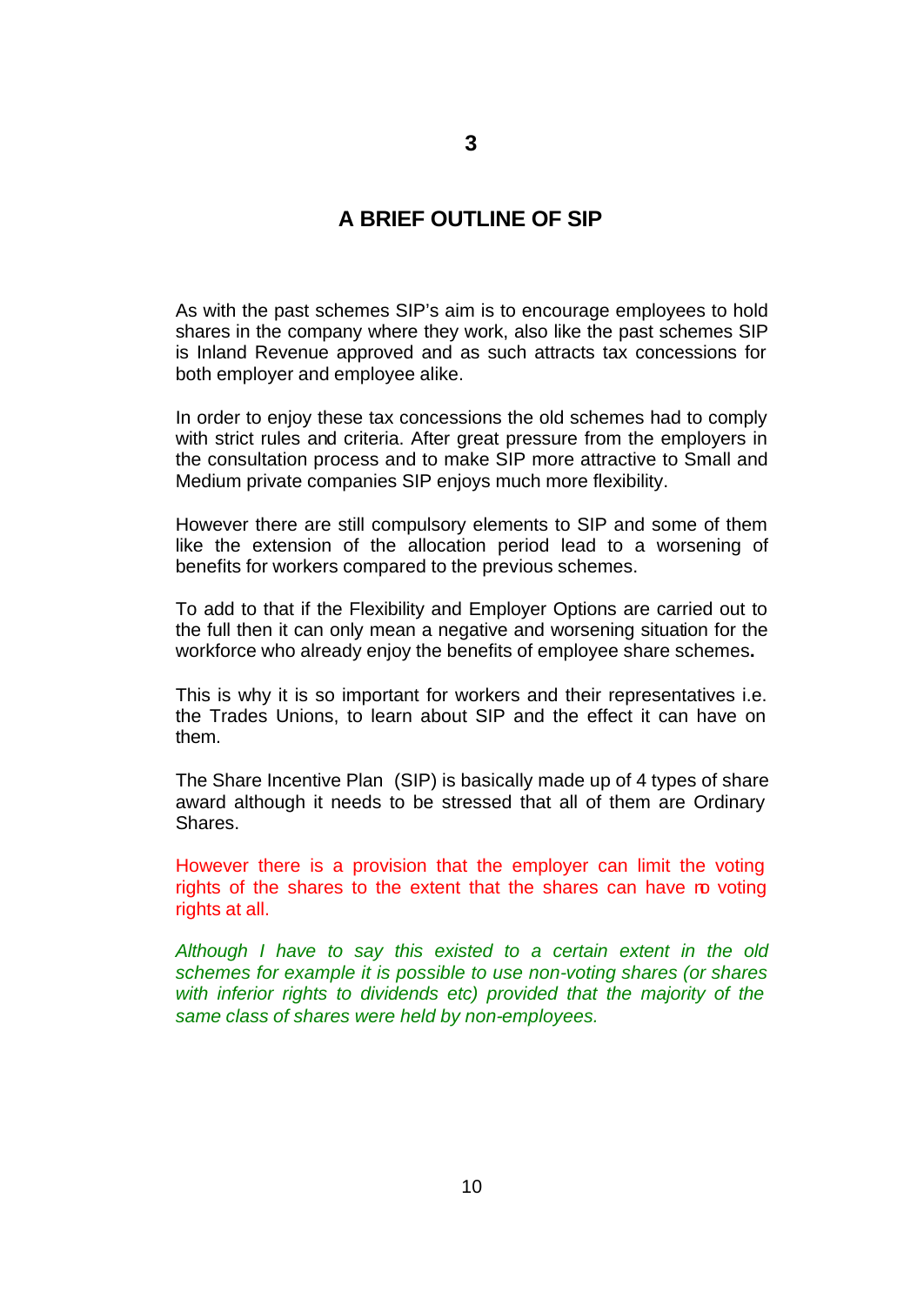The 4 categories are:-

**Free Shares.** Employers can give each employee's free shares worth up to £3,000 each year. (taken from the APS scheme)

**Partnership Shares.** Employees can use up to £1,500 per year (before Income Tax and National Insurance Contributions, NIC) out of their pay to buy Partnership Shares (taken loosely from the SAYE Share Option scheme)

**Matching Shares.** Employers can give up to 2 matching Shares for every Partnership bought by employees (taken from the BOGOF arrangement)

**Dividend Shares** Companies can allow employees to use up to £1,500 of Dividends from their SIP share plans to buy further shares (Taken from present arrangements)

These 4 elements can be used as a mix and match package that can use one (except in the case of dividend shares of course) or more elements to make up the plan.

*This provision of allowing voting restrictions to the point of non-voting shares is a backward step from the previous schemes. It seems strange that although research has shown that financial participation alone does not produce the best performance this is in fact what they are allowing.*

 *I believe it would have been far better to pursue the argument for greater employee involvement as a equal shareholder and not treated as a second rate participant because I'm sure that is how many of them will see it and their performance will reflect this, threatening the prospect for greater employee commitment which is of course the ultimate aim of SIP.*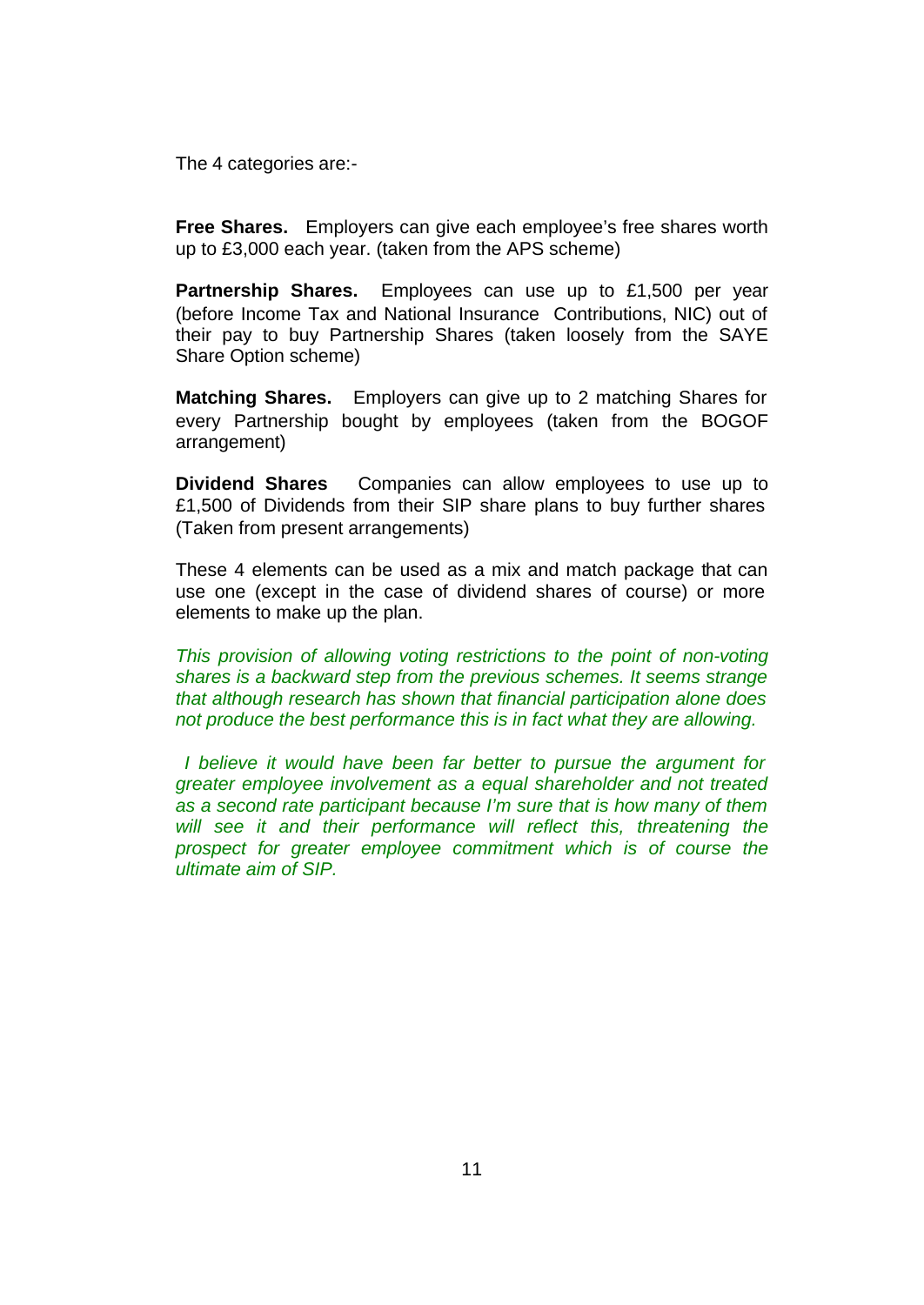## **FREE SHARES**

Firstly let me say I hate the term "Free Shares", there is nothing free about these shares. The shares are an acknowledgement of working effort towards the success of the company and as such are earned by the worker. However as this is the word commonly used in the Inland Revenue Share Scheme publications I will continue to use it throughout this booklet.

#### **Statutory**

An employee can be awarded up to £3,000 worth of "free shares" in any Tax Year.

The shares have to be held in Trust for 3 years (except in the usual special circumstances of Death, Retirement., Redundancy and Ill Health Retirement). However if they are held in trust for a further 2 years (total 5 years) then they are passed onto the employee free of Income Tax liabilities.

*In the APS Scheme the holding period was 2 and 3 years respectively. The lengthening of the holding period represents a huge backward step when you compare it with the 3 to 5 years in the SIP.* 

*I believe that it is better to use the carrot instead of the stick approach and it would be better to reward employees if they held shares longer voluntary than to enforce a longer holding period.*

*It is also putting all the blame on the worker and their "Casino Desires" however I can tell you of one major PLC who encourage workers to sell their shares as soon as they come out of their holding period and offering reduced commissions if they sell the shares straight away.*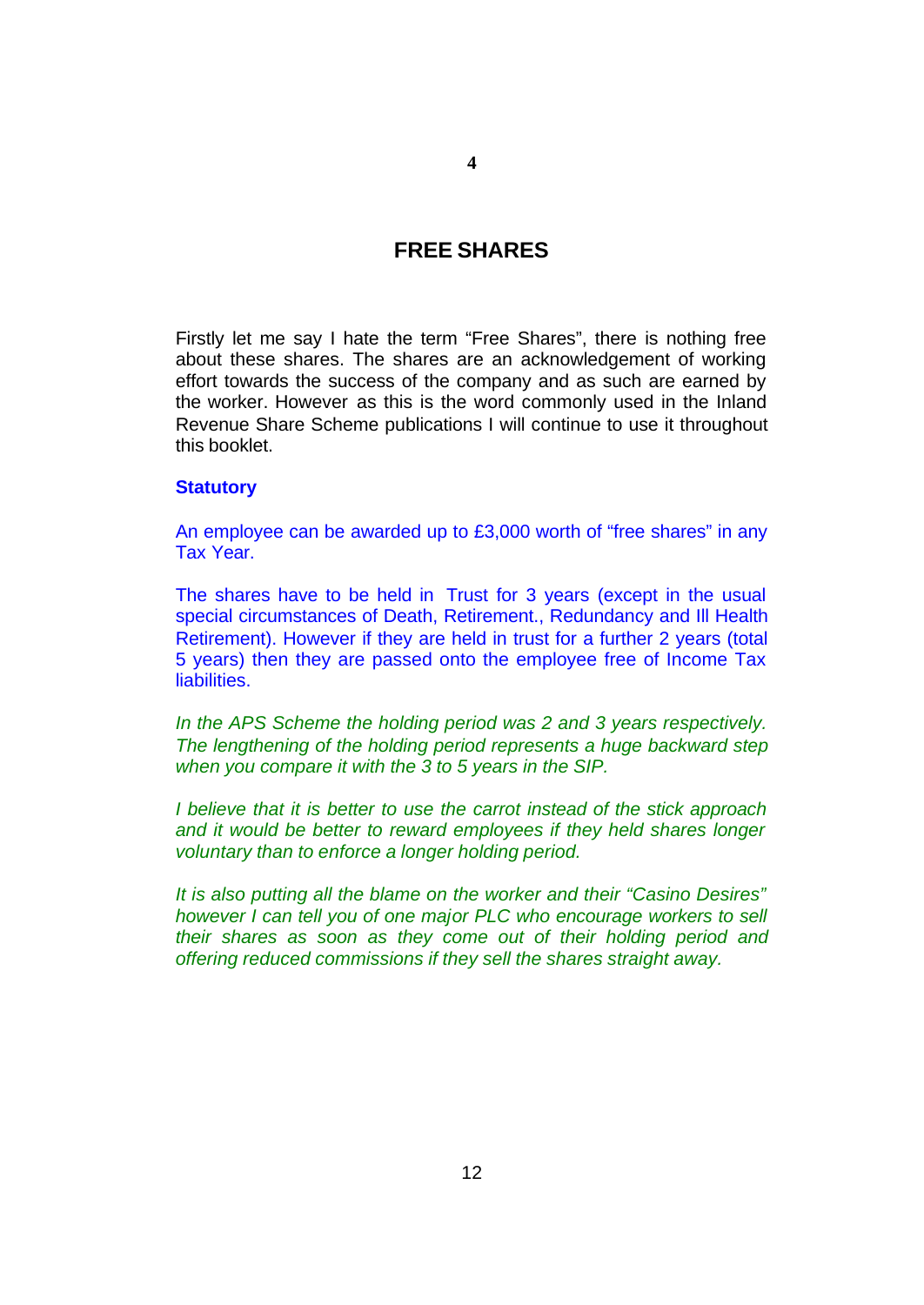#### **Employers Options**

The plan allows employers to allocate shares based on performance targets by individuals, teams or divisions of workers.

The plan also allows employers to "claw back" the allocated shares that are held in the Trust for less than 3 years if the employee leaves as a "Bad Leaver" of their own accord. This is known as the forfeiture provision.

It also allows employers if they wish to extend the holding period of the shares to up to 5 years before employees can receive their shares.

*All these steps if implemented by the employer would be a further retrograde step for workers.*

*In the past the workers have enjoyed a much fairer distribution of shares that could only be based on salaries, hours worked or length of service.*

*Also in this climate of Trade Union abstention and a general lack of employee representation on the plans, guess who would be setting the parameters both in terms of numbers and performance targets?*

 *As far as I am concerned the "free shares" are an acknowledgement of the contribution the employee has made in the past, after all you don't get them until you have worked for the company for a period. Therefore it is wrong that they can be taken away for whatever reason (see Chapter 8).*

*To rub salt into the wounds not only do employees have to wait another 2 years before they can have their shares Tax Free. But they may have to wait the same 2 years before they can receive the shares at all if the employer introduces the 5 year rule.*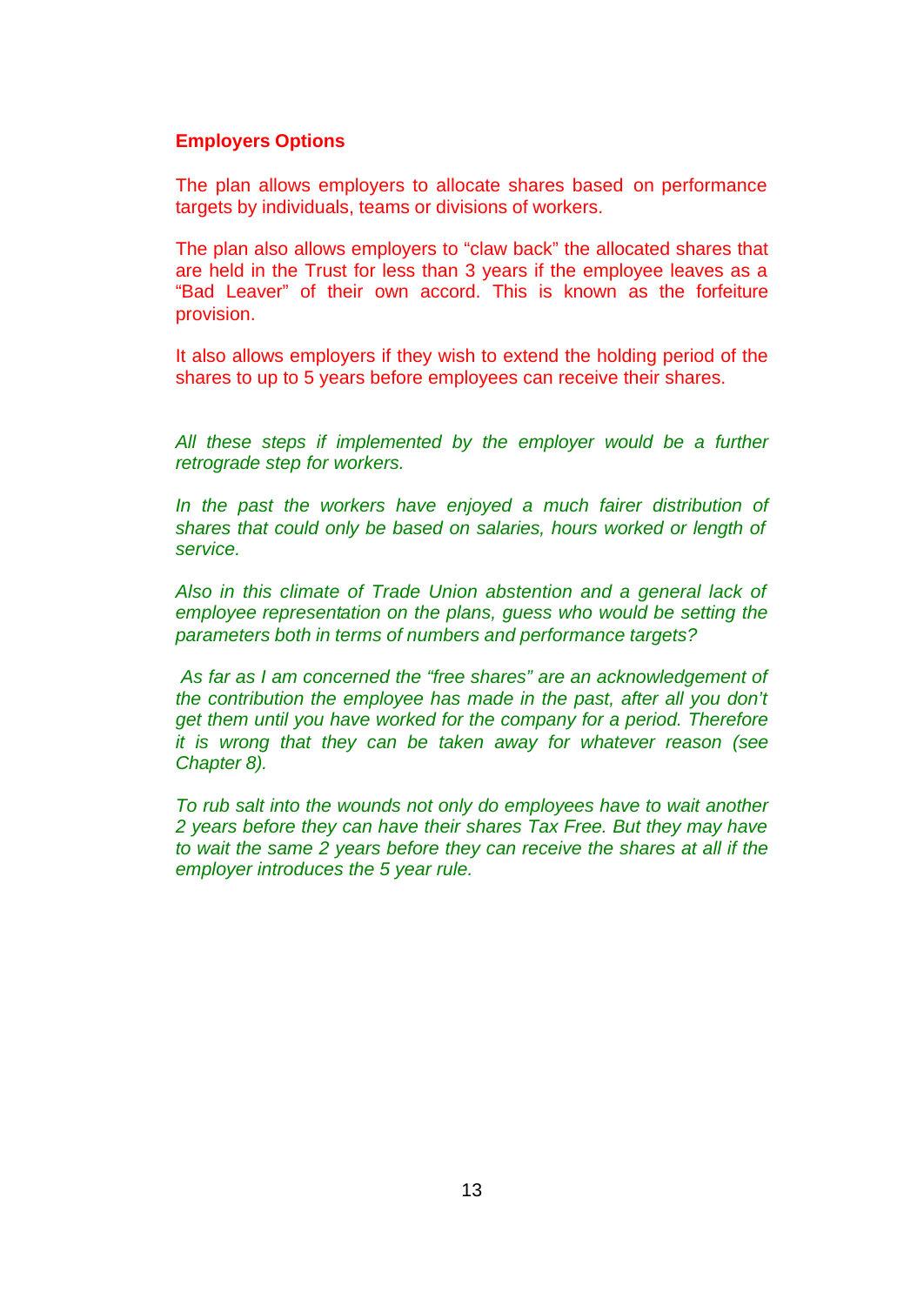#### **PARTNERSHIP SHARES**

#### **Statutory**

An employee can purchase shares out of their salary up to a maximum of £125 per month or 10% of their wages, which ever is the lowest.

These shares are known as Partnership Shares and are purchased before Income Tax and National Insurance Contributions (NICs) are deducted. However if you sell the shares before 5 years you will have to pay back the Income Tax and NICs on them (reduced after 3 years).

The shares can either be bought every month or after an accumulation period of up to 12 months. The purchase price can either be at the start of the accumulation period or when they are handed to the employee (whichever is the lower).

In SIP employees are allowed to start, stop, restart, and change the amount of saving when ever they wish compared with the rigid, set price, set savings period of the SAYE Option Scheme.

In SIP the discount of contributions before Income Tax and NICs would balance with the up to 20% discounted option price of the SAYE Scheme.

In SIP there is no savings safety net if the share value goes down in the savings period like there is in the SAYE Scheme.

In SIP you will receive dividends on the shares you buy as you are saving, unlike the SAYE scheme where no dividends are paid as you do not own shares until you take the option to buy.

#### **Employers Options**

The company can set lower targets of savings in both maximum and minimum if they wish (within the I.R. parameters).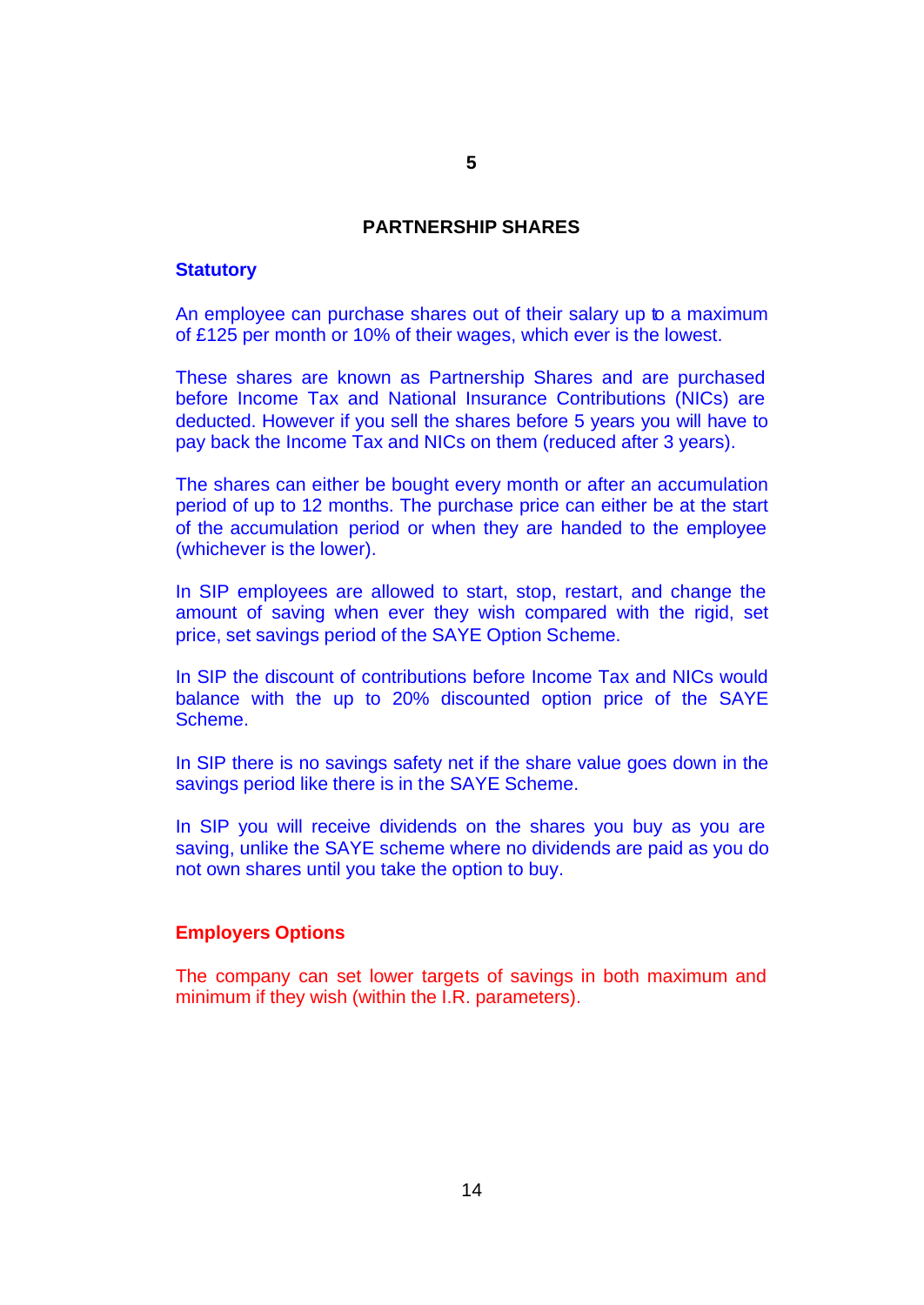*The SAYE Share Option Scheme is still continuing so there is an option*  for an employee to run one or both schemes at the same time, that is if *the employer decides to run both schemes concurrently. The fact is each has merits and disadvantages over the other (see appendix ii).*

*It is noticeable that Stagecoach who only run the SAYE Share Option Scheme at the moment have reduced the saving period from 5 years to 3 years, while Tesco by running both schemes are giving their employees the opportunity to join either or both of the schemes.*

*Employees should be aware that by purchasing partnership shares they could affect any state benefit entitlement. This is because you will be paying less National Insurance Contributions. For further information see booklet IR 177 "Share Incentive Plans and your entitlements to benefits".*

*The length of the saving period can be crucial. For example if an employee (whether a good or bad leaver, see chapter 8) leaves the company in the saving period before any shares are purchased, they will only receive their savings minus Income tax and NICs allowances. So the longer the saving period the more likely that employees will lose out if they leave the company for whatever reason.*

*The employers would argue that the shorter saving period would lead to more transactions and therefore more administration costs.*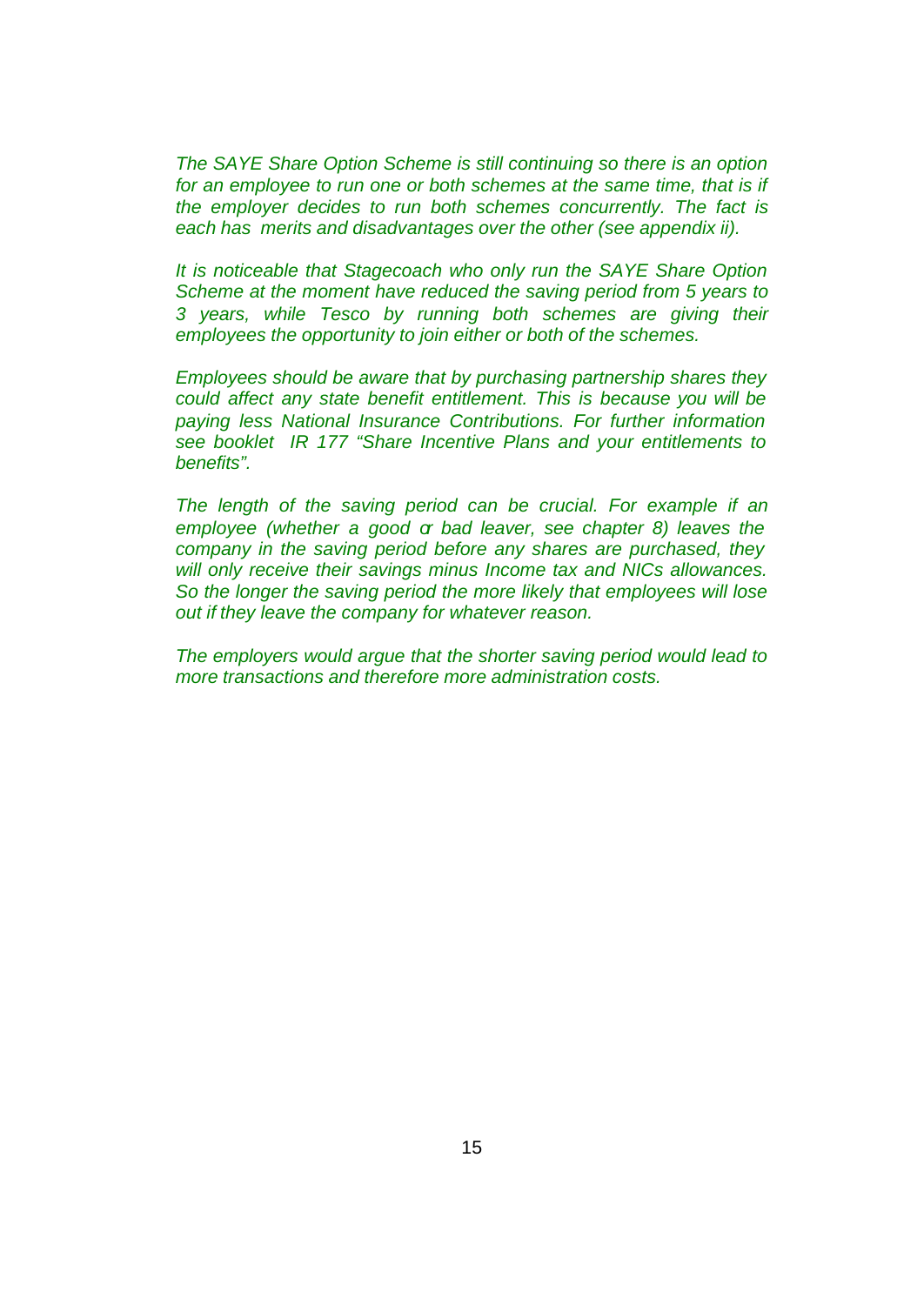#### **MATCHING SHARES**

#### **Statutory**

The Employer can give employees up to 2 free Matching Shares for every Partnership Share they purchase.

There is a holding period as with the "Free Shares" i.e. 3 to 5 years.

#### **Employers Option**

An employer can also introduce a forfeiture rule also as with the "free Shares" i.e. up to the first 3 years of the holding period.

*As the BOGOF Arrangement was linked to APS (now ceased) for Holding Period purposes, it means that with SIP the holding period has been extended from 2/3 years to 3/5 years. This again is a backward step for employees.*

*The provision of forfeiture of Shares for up to 3 years is once again a detrimental step from the BOGOF Arrangement (see chapter 8)*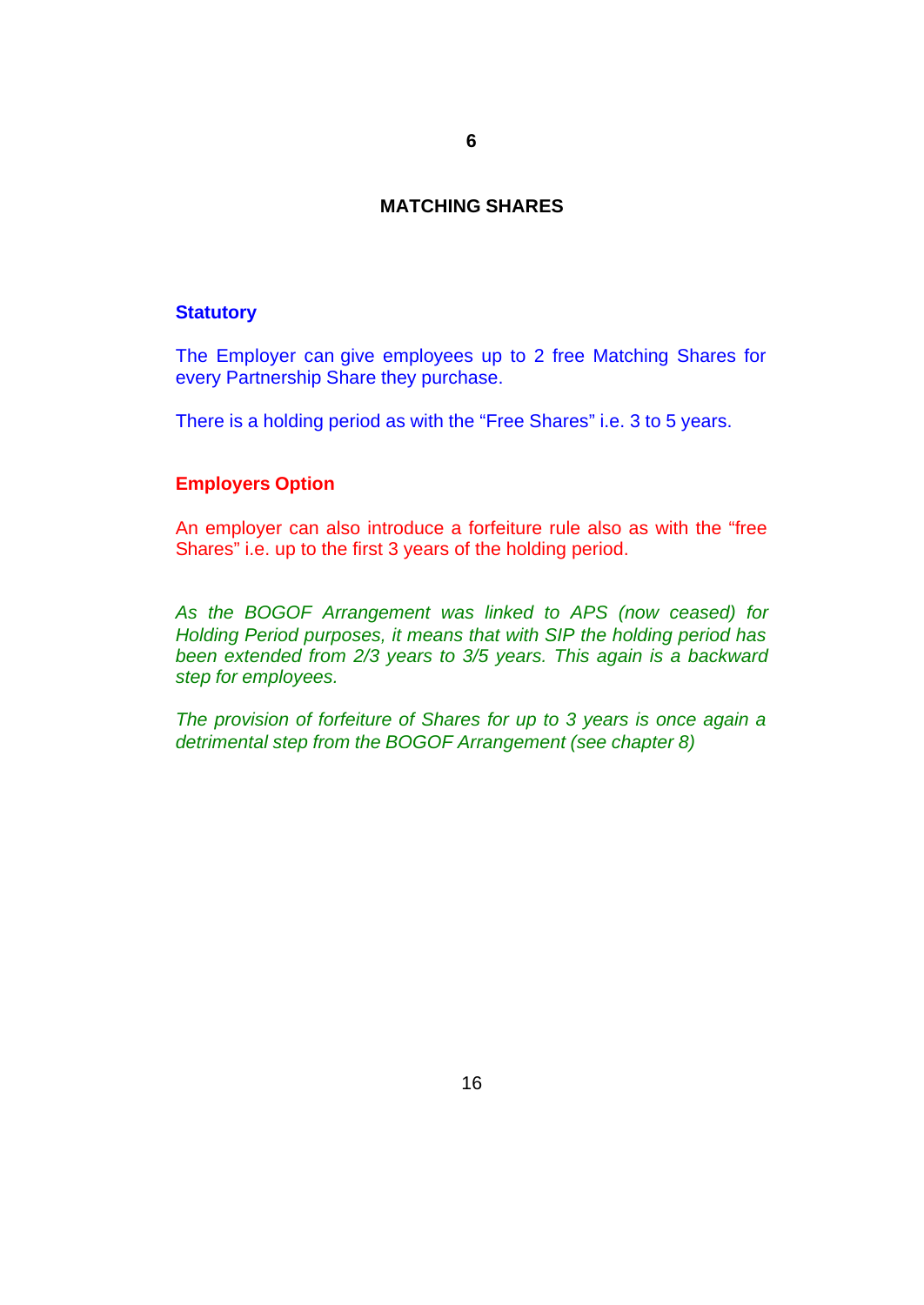#### **DIVIDEND SHARES**

#### **Employers Option**

Employers can provide for any dividends from employees SIP Shares to be reinvested in further shares. These are called Dividend Shares.

#### **Statutory**

There is a limit of £1,500 per year that each employee can convert into Dividend Shares.

If the shares are held for 3 years no Income Tax will be liable, giving you more shares for your money.

There is no forfeit penalty on Dividend Shares.

*I cannot see why the Dividend Shares can enjoy a shorter holding period and a no forfeit penalty and the other categories of shares cannot, presumably it is an extra incentive for the employees to take up this arrangement.*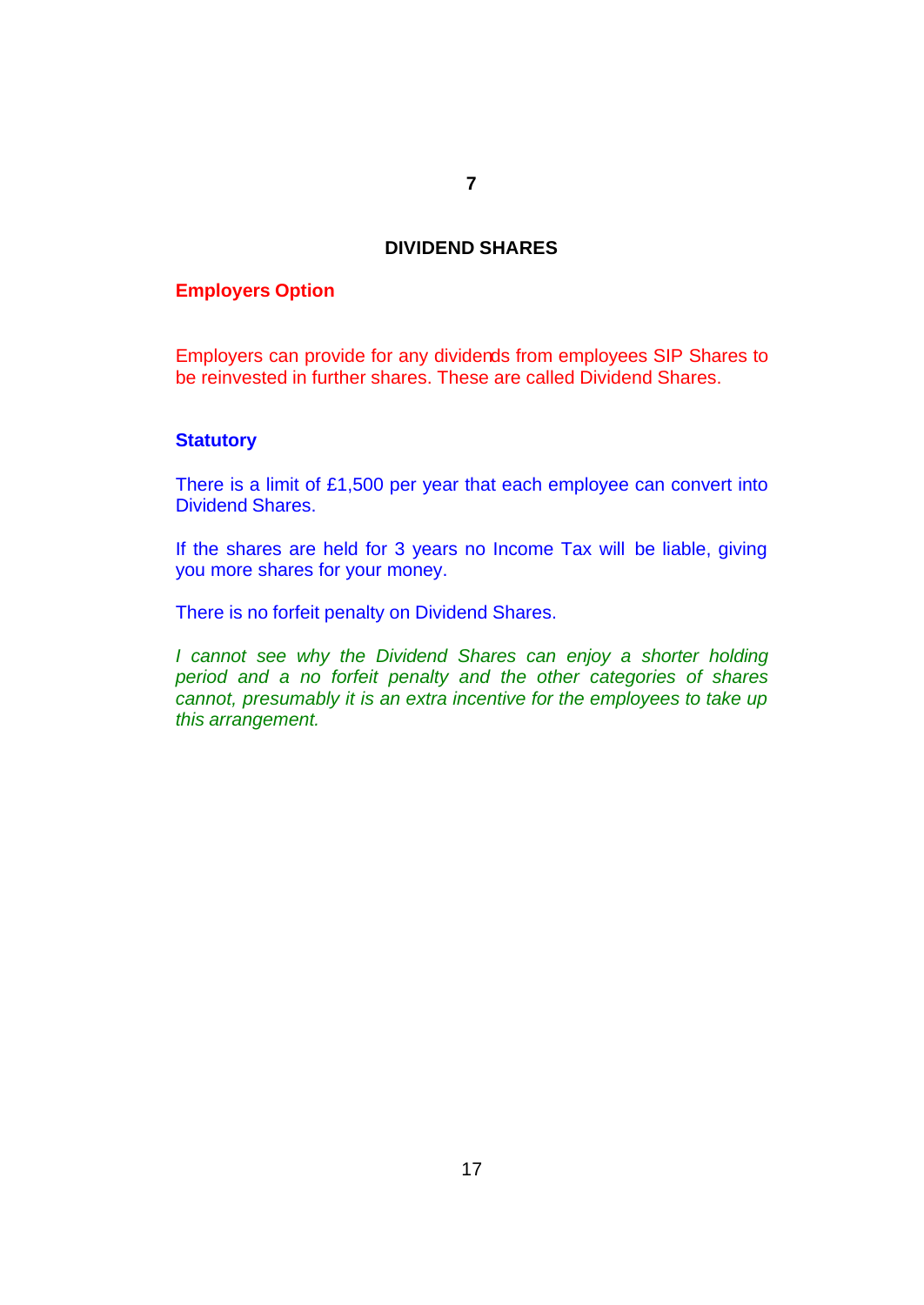### **A WORKERS CASE AGAINST FORFEITURE**

As far as I am concerned Free and Matching Shares that are held subject to the holding period should not be eligible for forfeiture for the following reasons:-

The shares have been "earned" by employees in the past and are a reward for helping build up the business. I believe the only reason they are not given out directly to the employee is for no other reason than to avoid Income Tax. Although some would add that it would also create some sort of stability in the shareholding.

The weight of the argument is further endorsed by the fact they are in effect shares that have a deferred ownership right and this is reflected by the fact that they are allocated to the employees and as such attract payment of dividends that are paid to the employees (their future owners).

In my opinion it is little short of legalised robbery when an employer can claim back shares that have been earned in the past just because the employee is a "bad leaver"

This brings me to the subject of what is a "bad or good leaver"? If a loyal employee who has given years of good service leaves the company through no fault of their own, for example, someone who leaves because their partner has a job elsewhere or someone who leaves to look after a sick relative. I ask you would any fair employer regard them as bad workers or "Bad Leavers".

For these reasons I feel that the forfeiture rule should be scrapped, even though there is a high percentage of take up of around 80% of SIP schemes that are using the forfeiture provision. It is clearly a rule that doesn't benefit the workers and can only have a disincentive effect.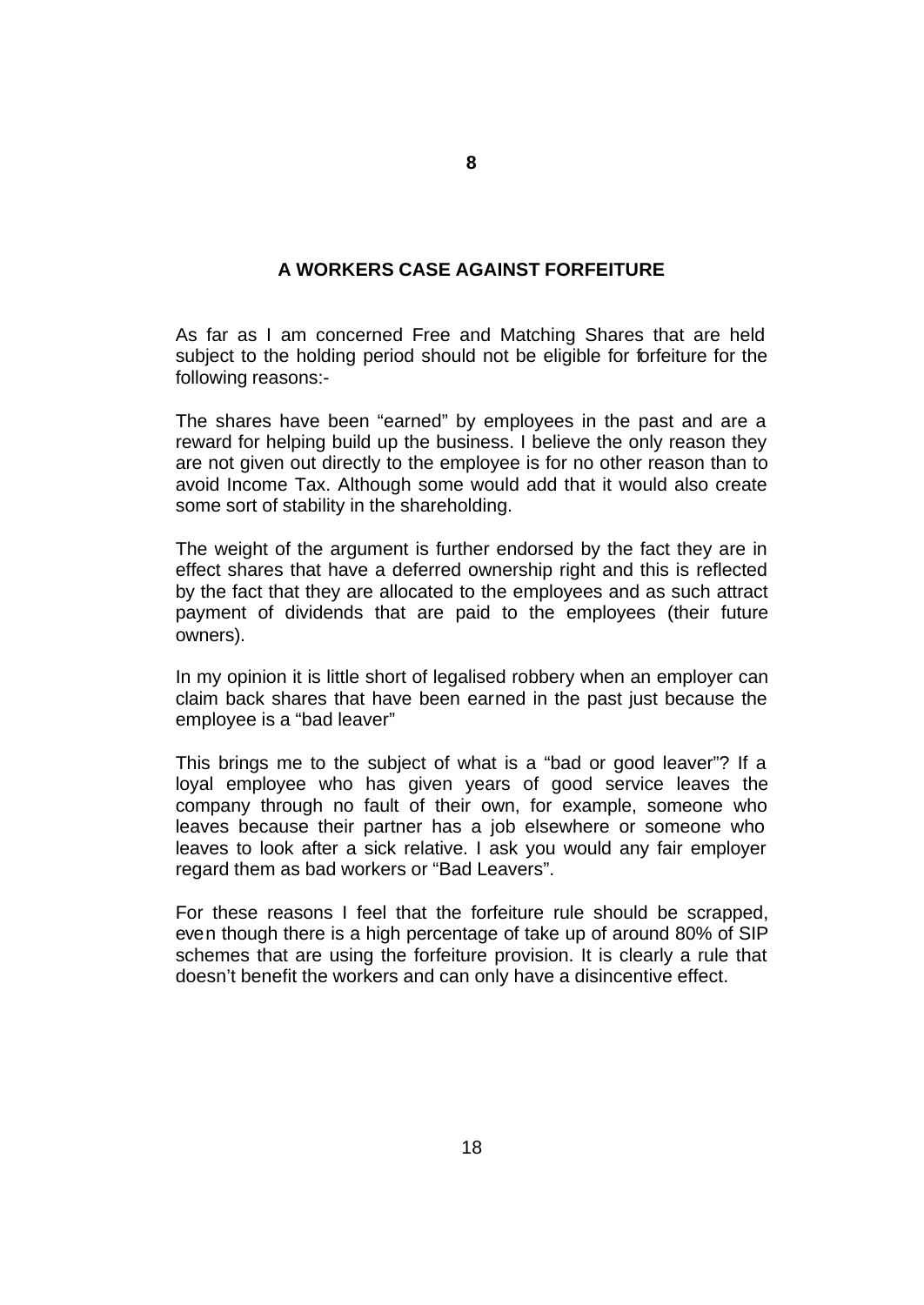#### **CONCLUSION**

Firstly let me applaud the Government's initiative to simplify the whole Employee Ownership legislation by bringing it all together in one plan.

However I feel it has to be said that in spite of the fact that many see this as the most generous Share Ownership legislation in the world, overall as a worker I still believe it to be a backward step from the old schemes.

Even with the fact of the generous concessions like investing before Income Tax and NICs and options for employers that is hoped will spread employee shareholding to a much wider audience, there is still the fact that the existing employee shareholders will have a worse deal than before.

Things like the lengthening of the holding periods, forfeiture of shares, allowing the employer to extend the holding period and performance based targets far outweigh the advantages as far as workers are concerned.

It is the Employer Options that stress the importance of employees to become involved in the setting up of SIP in the workplace. In most cases that is the duty of the Trade Unions to represent their members in this field. If they don't it is more than likely that the employer will consult with an advisor and devise a SIP that will be presented to the workforce on a take it or leave it basis.

While the target of doubling the number of companies that offer employee share schemes may be met. I fear the ultimate aim of increasing production would be jeopardised for following 2 reasons. The worsening provision of the existing Employee Shareholders and the feel that even the new employee owners could be "short changed" by limited voting powers.

I feel that if the workers believe they are facing retrograde conditions and are being treated as second class shareholders then it would have a de-incentive effect instead of the desired opposite.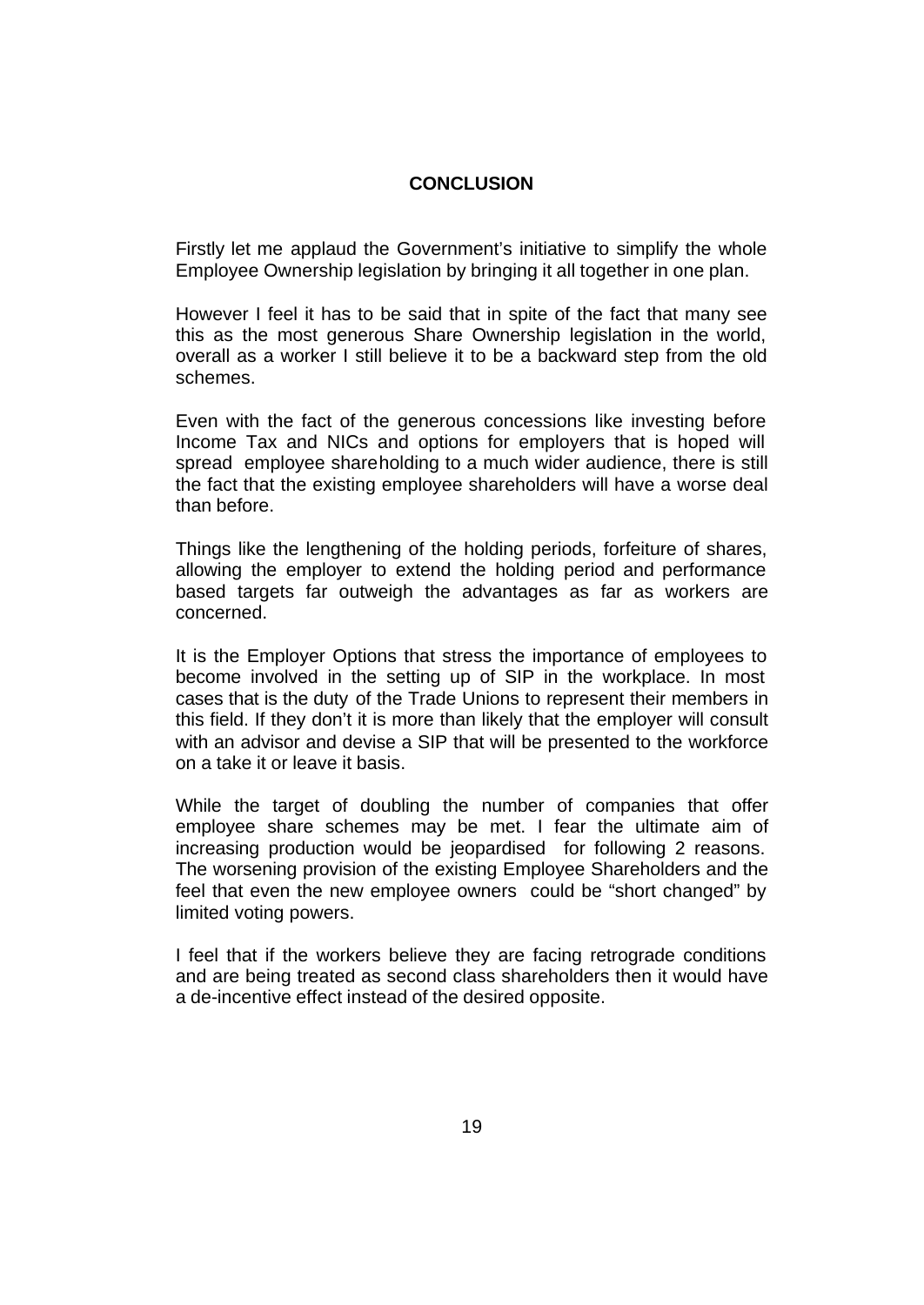Don't get me wrong, workers are not daft, they will gladly take the "free shares" and some may even buy partnership shares for purely financial reasons. But that will not guarantee or even encourage increased productivity.

Workers, their representatives and their Trade Unions need to become more involved in the setting up of SIP schemes so that they can influence their make up not just for the benefit of the employees but also to make sure the plan will work effectively and produce its ultimate aim of increasing commitment and productivity.

Companies need to realise that the ultimate aim of increased production will only be achieved if workers feel that they are not being offered a worse deal or they are not being treated as inferior partners in the shareholding structure.

Governments need to monitor and evaluate the schemes with a view of making sure that employees do not feel disenfranchised and that the SIP Scheme is for the benefit of employees and not for the purpose of achieving some numerical target.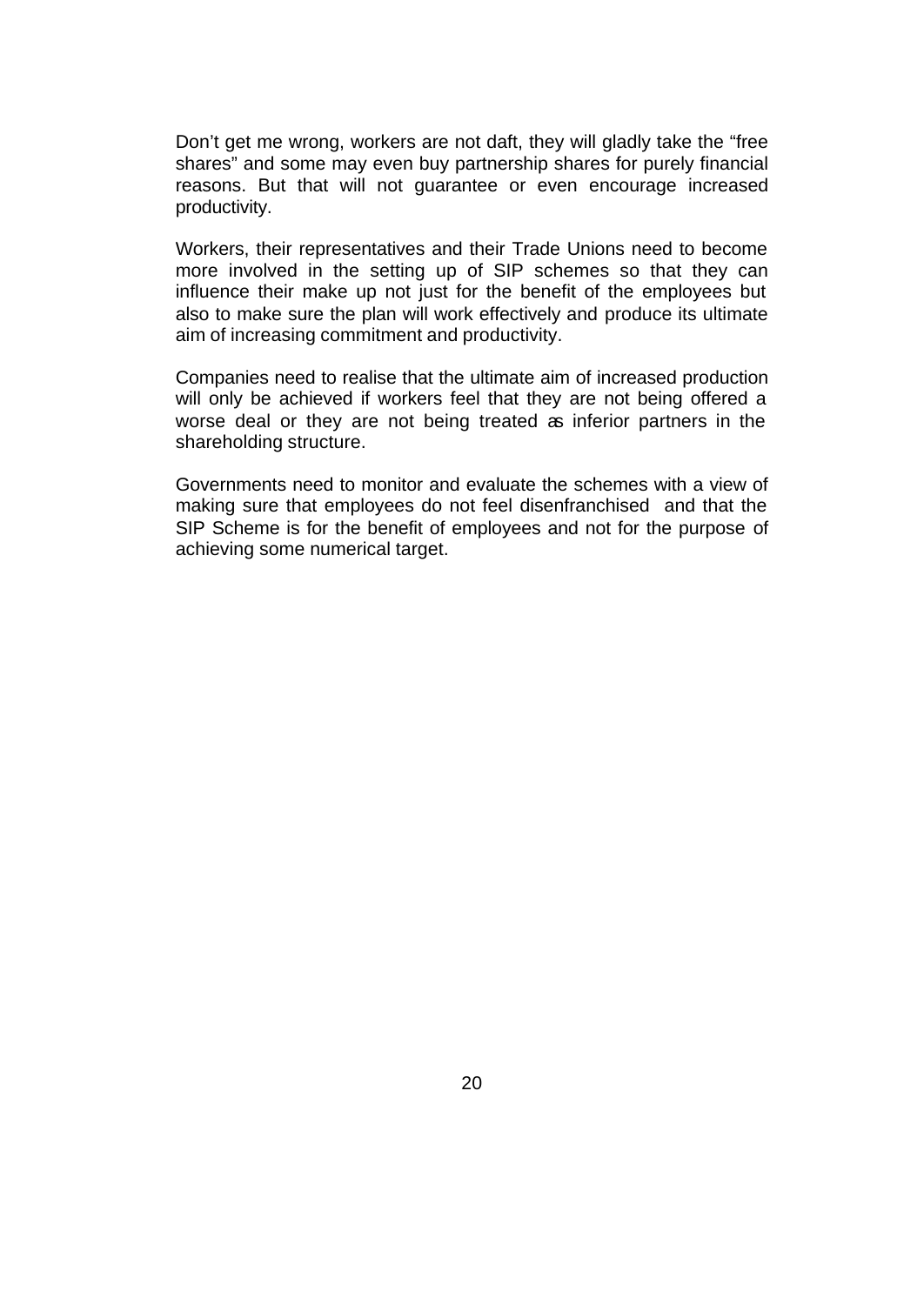#### **THE WAY FORWARD FOR WORKERS**

If an employer reduced a workers wages or conditions, you could expect the workers and their representatives (including the Trade Unions) to resist this and fight to regain the status quo and rightly so I say.

Yet this is in effect what SIP has done, but there has been no reaction to it from the workers, except from the TUC who have welcomed SIPs .I believe there are several reasons for this.

Firstly workers are not aware of the rules of SIPs. Secondly the TUC are not aware of the benefits of the previous schemes compared with SIPs and thirdly the Trade Unions do not see their role in Ownership and are therefore not interested in getting involved even though they have 0.75 million members who are worker shareholders.

There are three ways forward for workers to get a better deal from SIPs.

The first is to ensure that their representatives mainly the Trade Unions start to represent them in the field of employee shareholding, bearing in mind how many of their members are involved,

Secondly lobby the Government to reverse the holding period back to 3 years (as this is a statutory rule) and then to withdraw all the optional concessions it has given to employers.

Thirdly workers need to become involved in the setting up of the schemes at company level and argue that the flexible options are against the ideals of working in partnership with workers and that the company will benefit if the employees feel they are being valued as equals and not second class shareholders.

I feel if this battle is won at company level then it will be easier to convince Government that just to double the number of worker shareholders is not enough and in order to achieve its ultimate aim of increasing productivity it must reverse the detrimental aspects of SIPs and make workers feel they have not been used to achieve a statistic success.

I believe I have given enough evidence in this document for any worker and their representatives to convince any fair minded employer and Government Minister that a fairer deal is essential for the Share Incentive Plan to achieve its full potential and succeed in its ultimate aim of making Britain more productive and more competitive in the World Markets.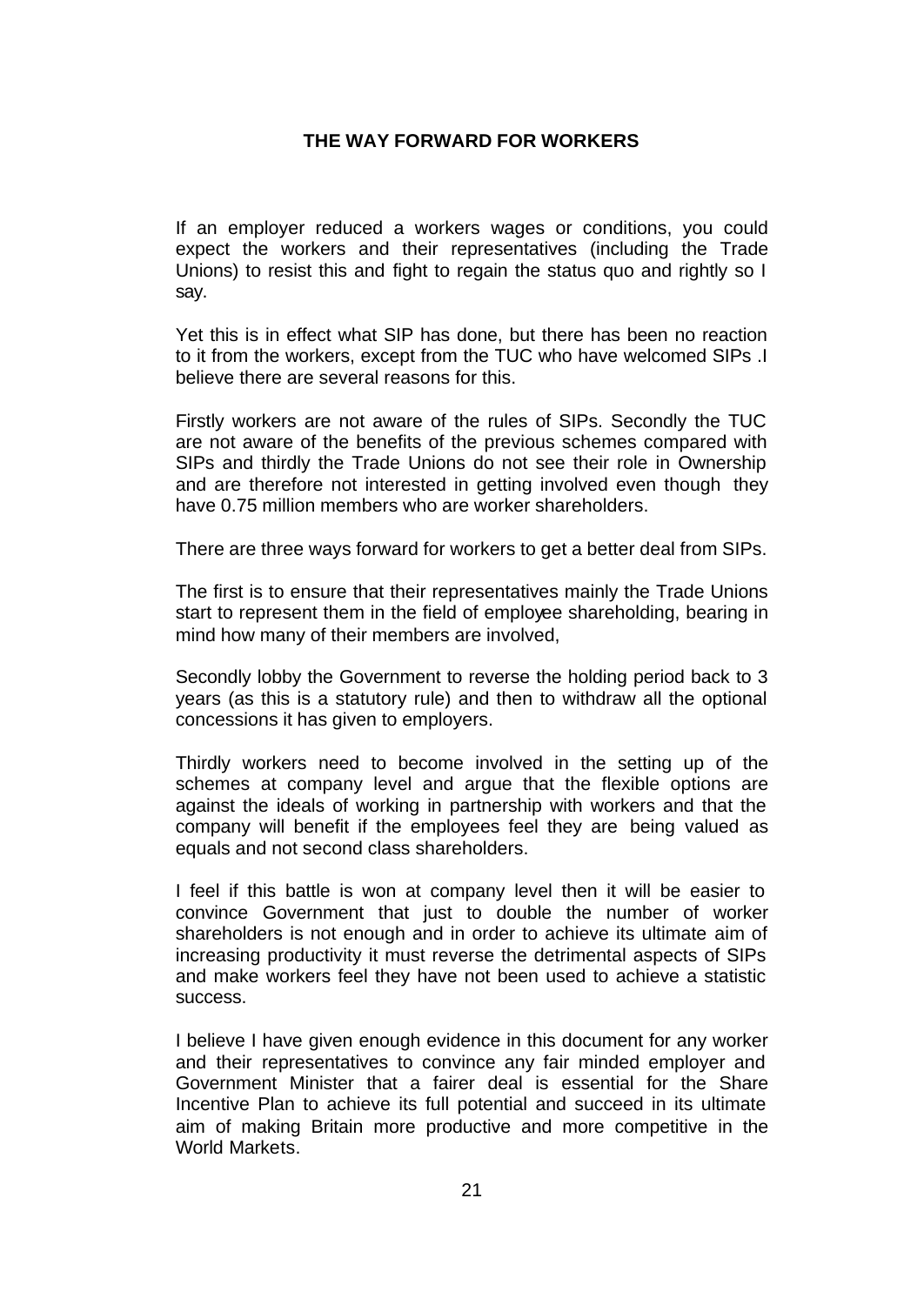## **APPENDIX i**

|                                 | <b>OLD SCHEMES</b>                                     | <b>SHARE INCENTIVE</b><br><b>PLAN</b>        |
|---------------------------------|--------------------------------------------------------|----------------------------------------------|
| <b>APS</b>                      | "free shares" held for 2<br>to 3 Years                 | "free shares" held for 3<br>to 5 years.      |
|                                 |                                                        | <b>Voting rights limitation</b>              |
|                                 |                                                        | Forfeiture of shares up<br>to 3 years        |
|                                 |                                                        | <b>Performance related</b><br>distribution   |
| <b>SAYE</b>                     | <b>SEE APPENDIX i</b>                                  |                                              |
| <b>BOGOF</b>                    | Up to 1 for every<br>$\blacktriangleleft$<br>purchased | Up to 2 for every<br>purchased               |
|                                 | <b>Held for 2 to 3 years</b>                           | <b>Held for 3 to 5 years</b>                 |
|                                 |                                                        | <b>Voting right limitation</b>               |
|                                 |                                                        | Forfeiture of shares up<br>to 3 years        |
| <b>SCRIP</b><br><b>DIVIDEND</b> | Dividends used to buy<br><b>shares</b>                 | Dividends use to<br>buy<br>shares before tax |
|                                 |                                                        | <b>Holding period 3 years</b>                |
|                                 |                                                        | <b>No forfeiture</b>                         |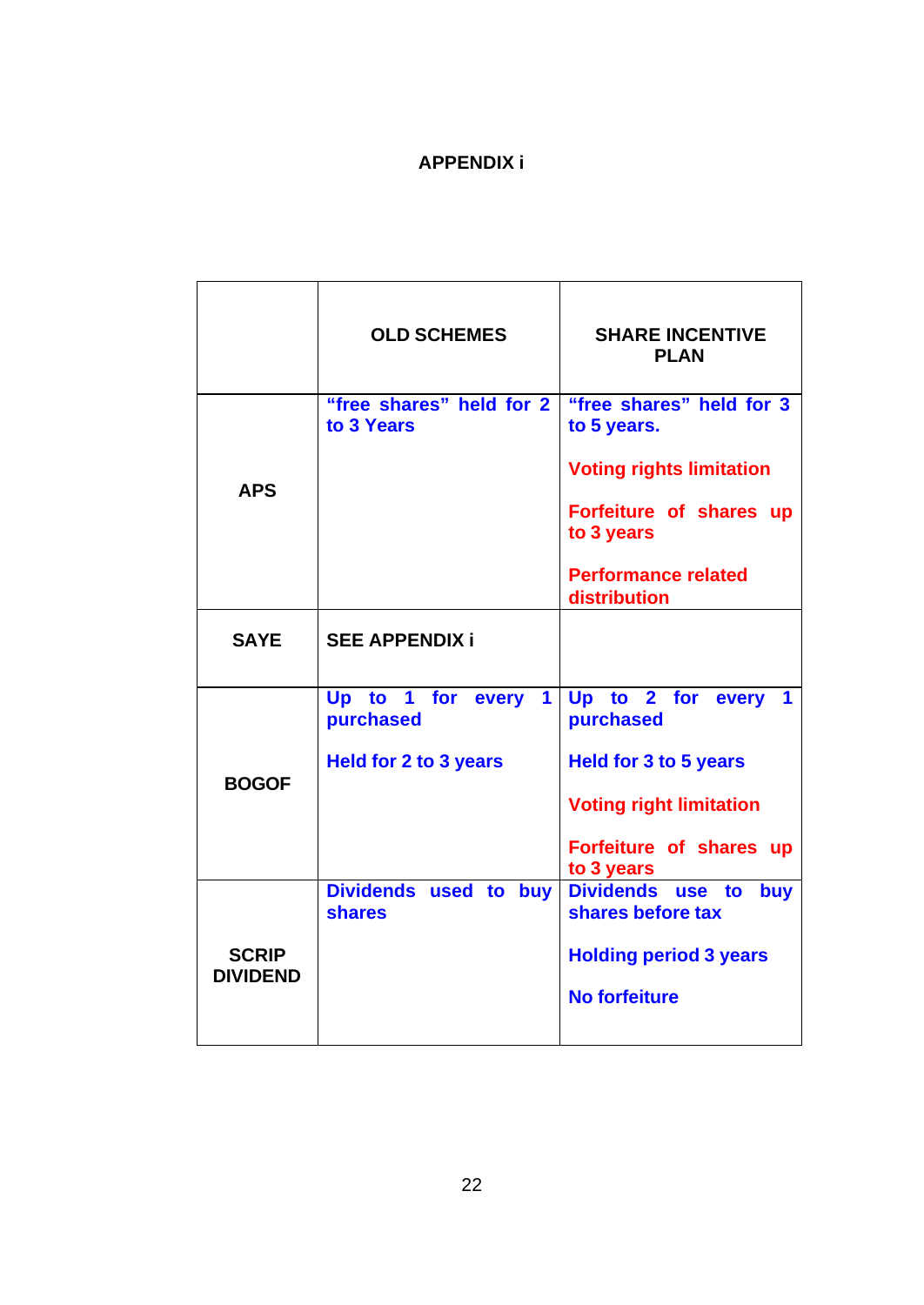## **APPENDIX ii**

| <b>SAYE</b>                                                                    | <b>PARTNERSHIP</b><br><b>SHARES</b>                                                                   |
|--------------------------------------------------------------------------------|-------------------------------------------------------------------------------------------------------|
|                                                                                |                                                                                                       |
| of 3, 5, or 7 years                                                            | <b>Share buying scheme</b><br>before Income Tax and<br><b>NICs</b>                                    |
| <b>Option to buy</b><br>at<br>discount price                                   | <b>Held in trust for 5 years</b>                                                                      |
| <b>No risk savings</b>                                                         | <b>Efficient way</b><br>to<br><b>buy</b><br><b>shares</b>                                             |
| free bonus                                                                     | No I.T. or NICs to pay<br>when you buy shares                                                         |
| <b>Possible option</b><br>to<br>buy<br>at<br>a                                 | or when they<br>mature<br>after 5 years                                                               |
| discount price                                                                 | <b>Cash Dividends</b>                                                                                 |
| period<br><b>Set</b><br>and<br>saving<br>amount<br>throughout<br>the<br>scheme | Can start, stop or alter<br>savings amount                                                            |
| None, you can take<br>your savings<br>and                                      | Share value could fall<br>while they are in trust                                                     |
| period if you wish                                                             | Forfeit shares up to 3<br>years<br><b>Reduced voting rights</b>                                       |
|                                                                                | <b>Cash saving scheme</b><br>guaranteed<br>$\mathsf{A}$<br>tax<br>predetermined<br>bonus after saving |

23